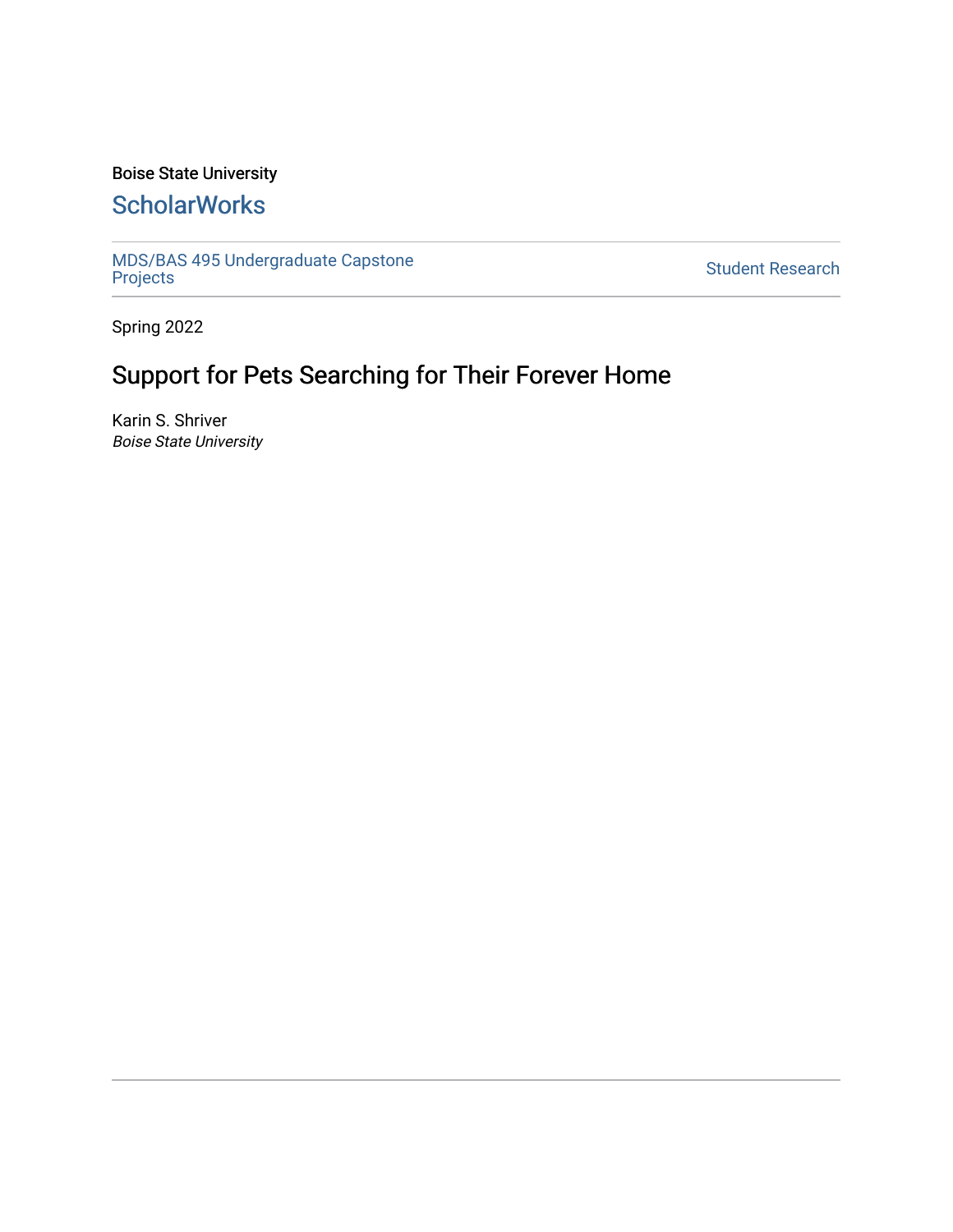Support For Pets Searching For Their Forever Home

Karin S. Shriver

Boise State University

MDS 495 Capstone Project

Author Note

Undergraduate Studies, Bachelor of Arts, Major in Multidisciplinary Studies Minor in Business

Karin S. Shriver, [karinshriver@u.boisestate.edu](mailto:karinshriver@u.boisestate.edu)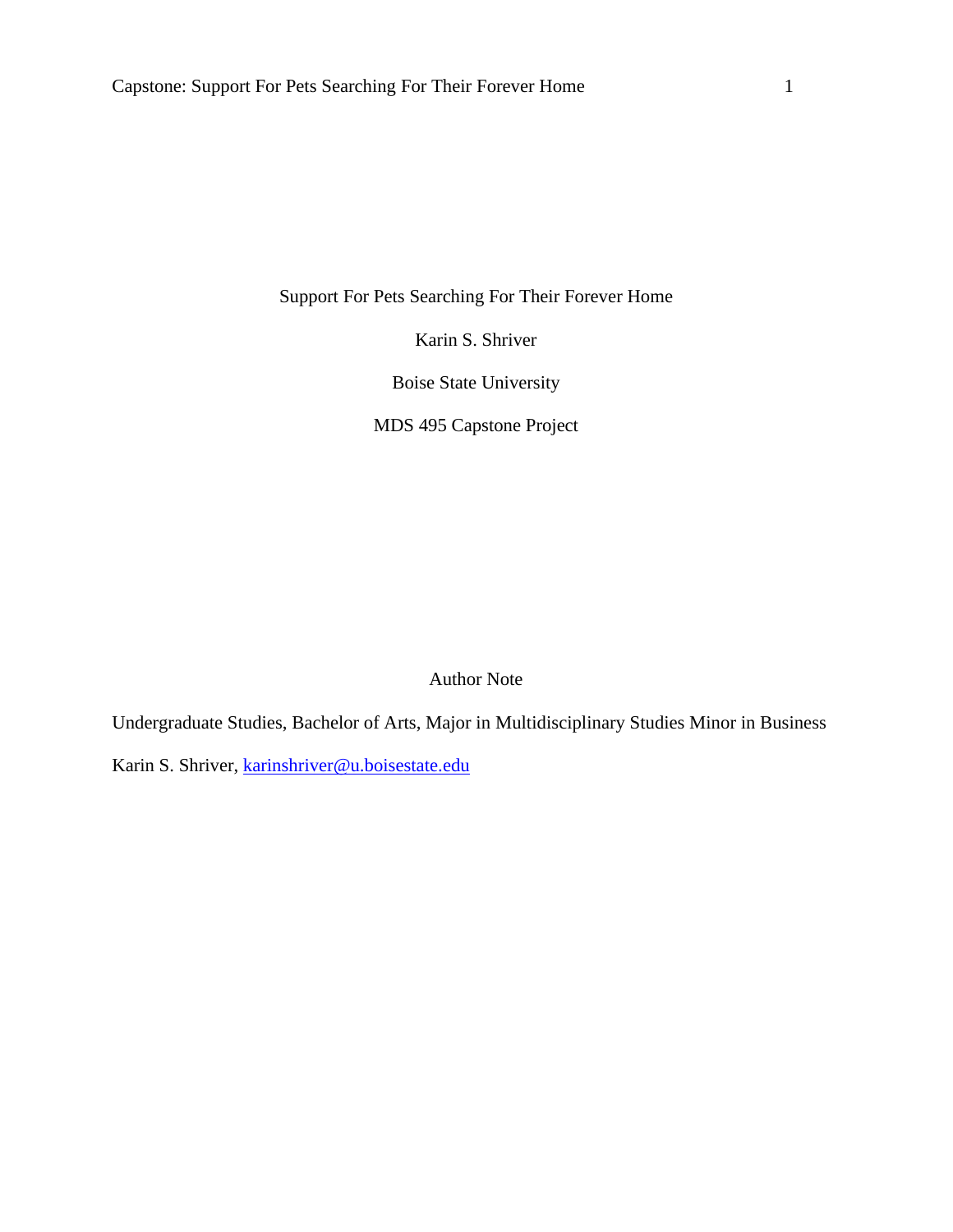# Abstract

For my capstone, I chose to align with the Idaho Humane Society. I wanted to select a community service project so that years from now, I could look back on this capstone and be proud of the difference I could make. The goal was to bring awareness to our communities' needs for pets that are still looking for a forever home and assist with some of their immediate needs such as food, toys, and blankets.

I networked in my personal, professional, and social groups to collect donations in the form of cash, pet food, pet treats, pet toys, blankets, and towels. I was able to organize in the community to be collected and make a final donation directly to Idaho Humane Society.

*Keywords:* Community Service, Non-Profit Organization, Fundraiser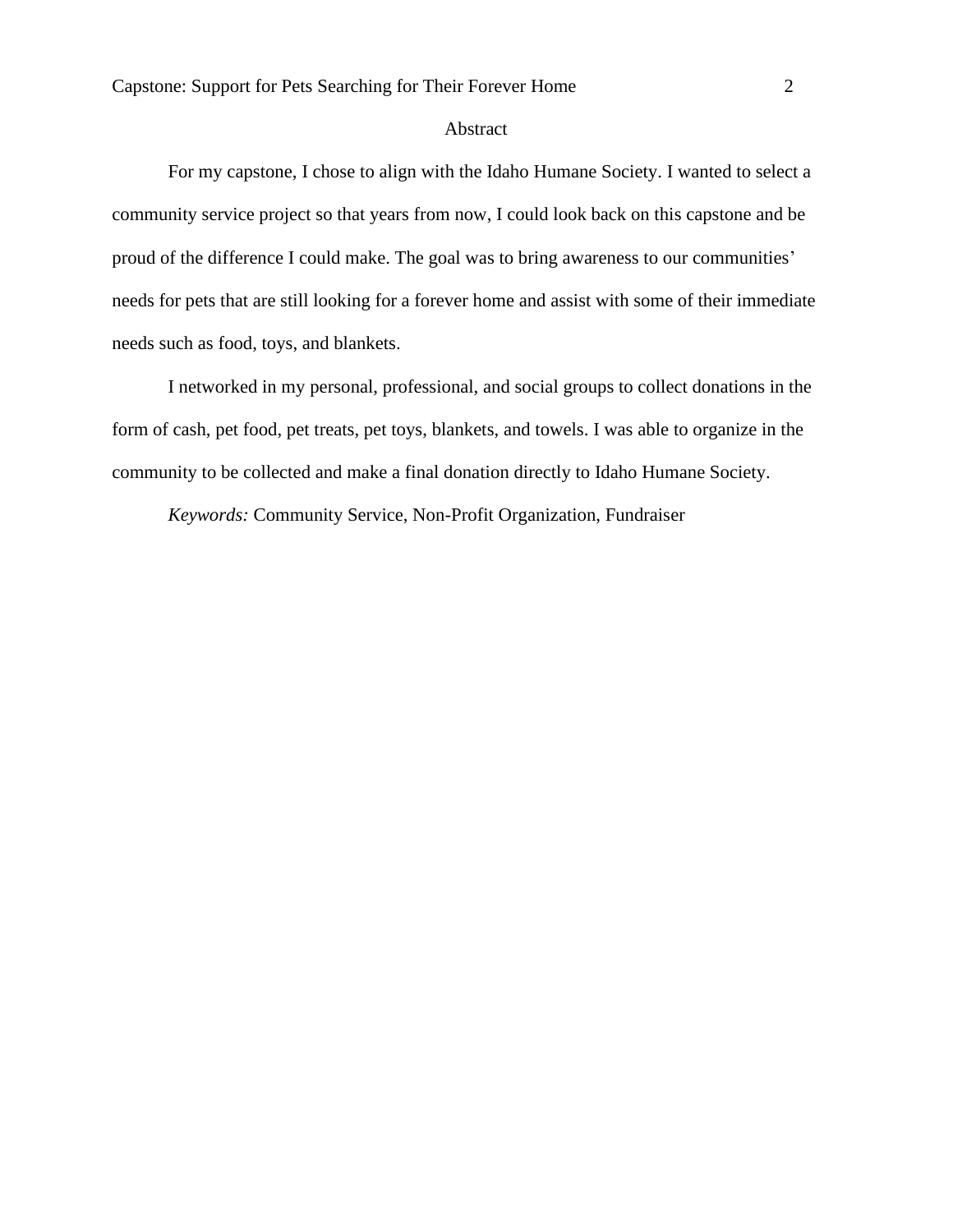# **Introduction to your Capstone Project**

Pets looking for a forever home has always been a problem worth solving in any community. Hence, I chose to complete a community service project that aligned with the Idaho Humane Society, in hope that I could help organize a fundraiser that would make an impact and help local animals. Gathering donations from others would help benefit many animals in need and help get them another step closer to a forever home.

# **Section 1: Innovative Approach**

The Idaho Humane Society has always been a community stronghold. Its mission is to advocate for the care of animals to protect them from neglect, cruelty and promote compassion in the community. Their goals are to find every pet their forever home. Recently, we have been experiencing unprecedented times with COVID-19 and inflation, which has led some to become homeless and forced to part with a beloved family pet. I thought that aligning myself with the Idaho Humane Society for my capstone project would be an innovative approach to providing help to this increasing problem.

"How might I raise donations for the Idaho Humane Society?" seemed like a natural solution to this increasing issue in our community. I planned a community outreach event to organize a pet food, pet toy, and cash donation event to help offset the budgetary restrictions that exist from the Idaho Humane Society and raise community awareness.

#### **Section 2: Emotional Intelligence**

#### **Awareness of Self and Others**

There's a certain level of self-awareness one must posses to think outside of one's immediate needs and look beyond into the community to see where you can make a difference. I first contacted the Idaho Humane Society to verify their interest level of my selecting them for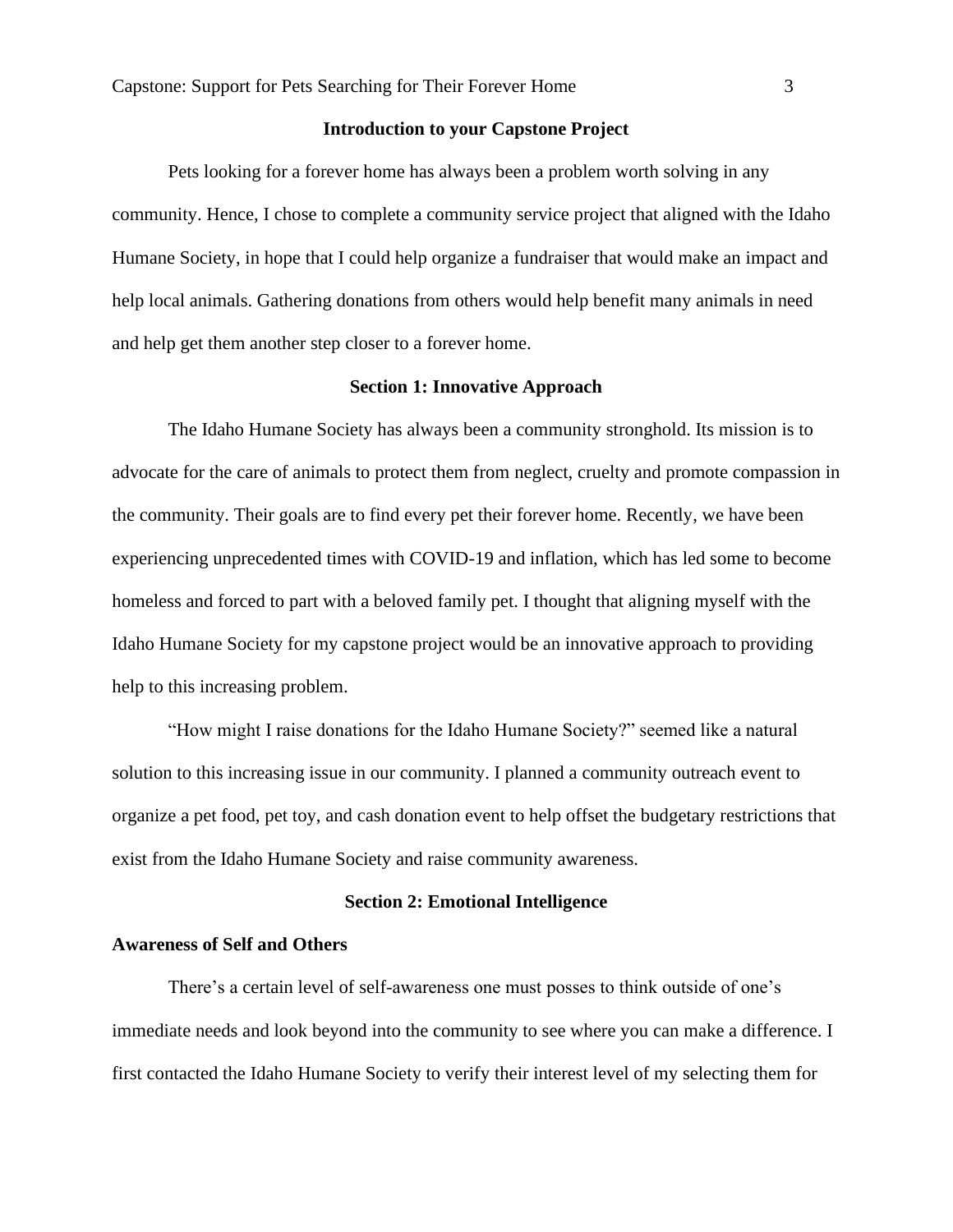this capstone project. Their excitement and gratitude confirmed that I had made the correct decision. With my newfound motivation and real-world experience with project management, I was armed with defined goals share my passion for my project with other in my network. I wanted to make the difference by showing skills that gave donors the ability to connect with my cause and inspire them to act by either giving or educating them of the area site location and needs. Things that I learned during this process that helped influence my fundraising abilities were self-awareness, motivation, empathy, social skills, and organizational skills. Understanding that fundraising is a balance between the roles of the donor and the needs of the organization is a key element of success.

The value of this balance of roles makes the difference in having a successful fundraiser or not. It is a risk vs. reward when asking so many to donate cash or items for a fundraiser. I'm happy to report that many rewards were received, and this event was valuable to those who donated as well as to the Idaho Humane Society.

My research and chosen approach to this fundraiser considered the emotional intelligence of those I was going to approach. I used this opportunity as a learning event to educate others on the new Idaho Humane Society and those pets that are looking for a forever home while mentioning my fundraiser and asking for donations.

#### **Section 3: Creative Thinking**

# **The Creative Framework**

I did reference several resources that spoke about and suggested using the "5 Steps to Fuel Fundraising Success." It suggested an integrated approach that confirmed my thinking. After consulting this resource, I decided that my own framework to construct the methodology and approach to this fundraiser was on point. Per Innovaire, before launching a Facebook page or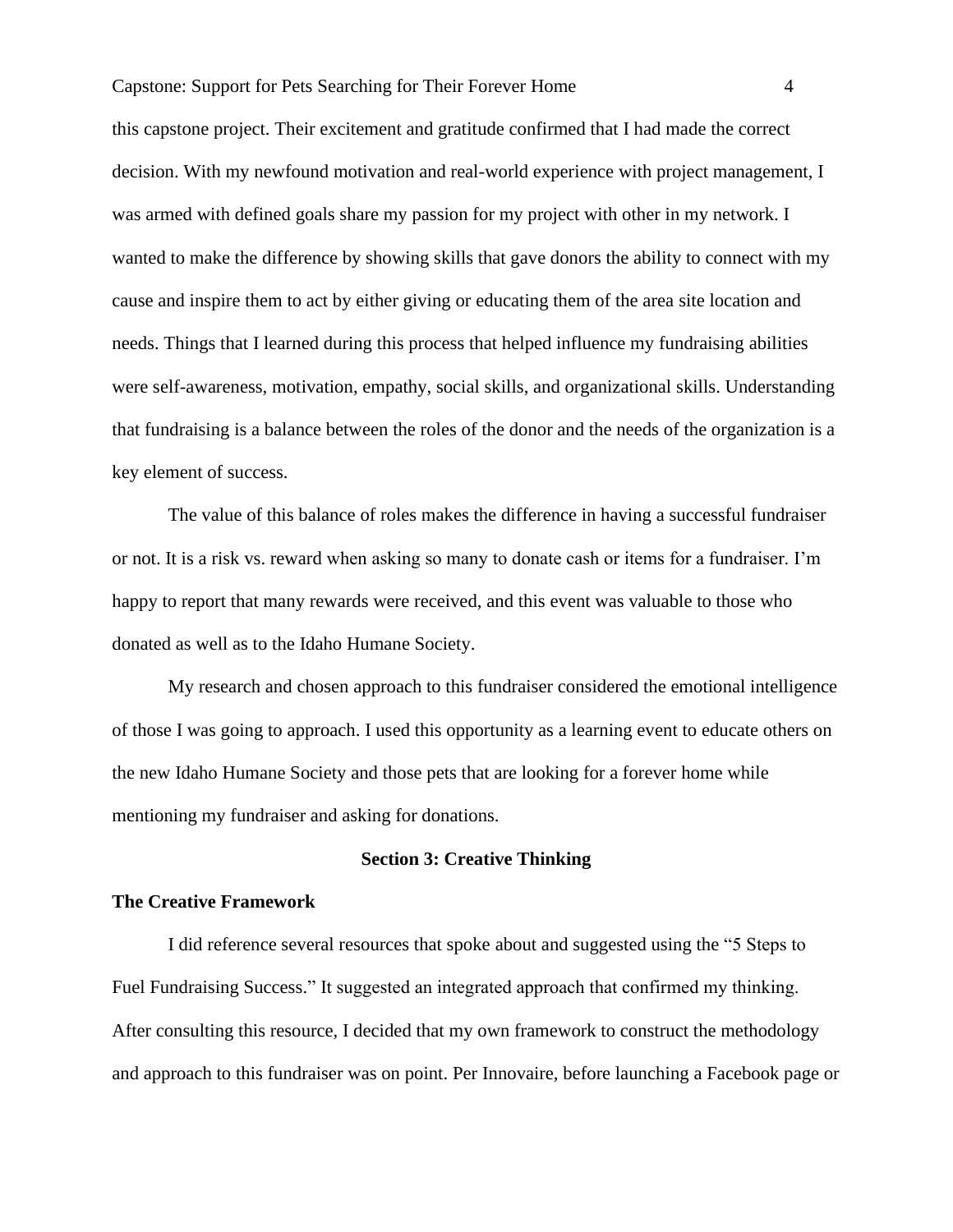attempting to master the art of using social media in its limitations you must have a solid understanding of the organization's overall strategy. ("Inno-Fundraising-Future-6.pdf," n.d.). Per Oliver Blanchard, "A strategy is a plan of action designed to achieve a particular goal, a tactic is the means or method by which a strategy is carried out, a goal is the organizations desired end point (also known as an objective), and a target is the specific value assigned to an objective in a finite time frame." (Social Media ROI: Managing and Measuring Social Media Efforts in Your Organization [SOCIAL MEDIA ROI] [Paperback], n.d.).

#### **Approach to Project**

I chose a more traditional approach to my professional network and created a workplace poster for the break room areas to advertise my fundraising event. I also chose word of mouth to family and friends in my immediate circle on a personal level. Unlike days long ago, we are in a tech forward thinking environment. I chose to use social media to request donations. I am not a native Idahoan and originally from the East Coast and wanted to maximize my reaching power for this fundraiser.

With this combined approach, I was able to maximize the people in my network and creating multiple ways that were available to donate. This method facilitated those who are tech savvy and those who are more traditional.

# **Section 4: Your Innovative Solution**

#### **Accomplishment**

I set a goal to raise cash donations as well as pet food, pet toys and gently used towels and blankets. I worked on my social to successfully raise \$150.00 in cash donations that went directly to the Idaho Humane Society via their donation link. I collected 15 bags of pet treats (seven cat, eight dog), 13 pet toys (seven cat, six dog), two large bags of puppy food, six large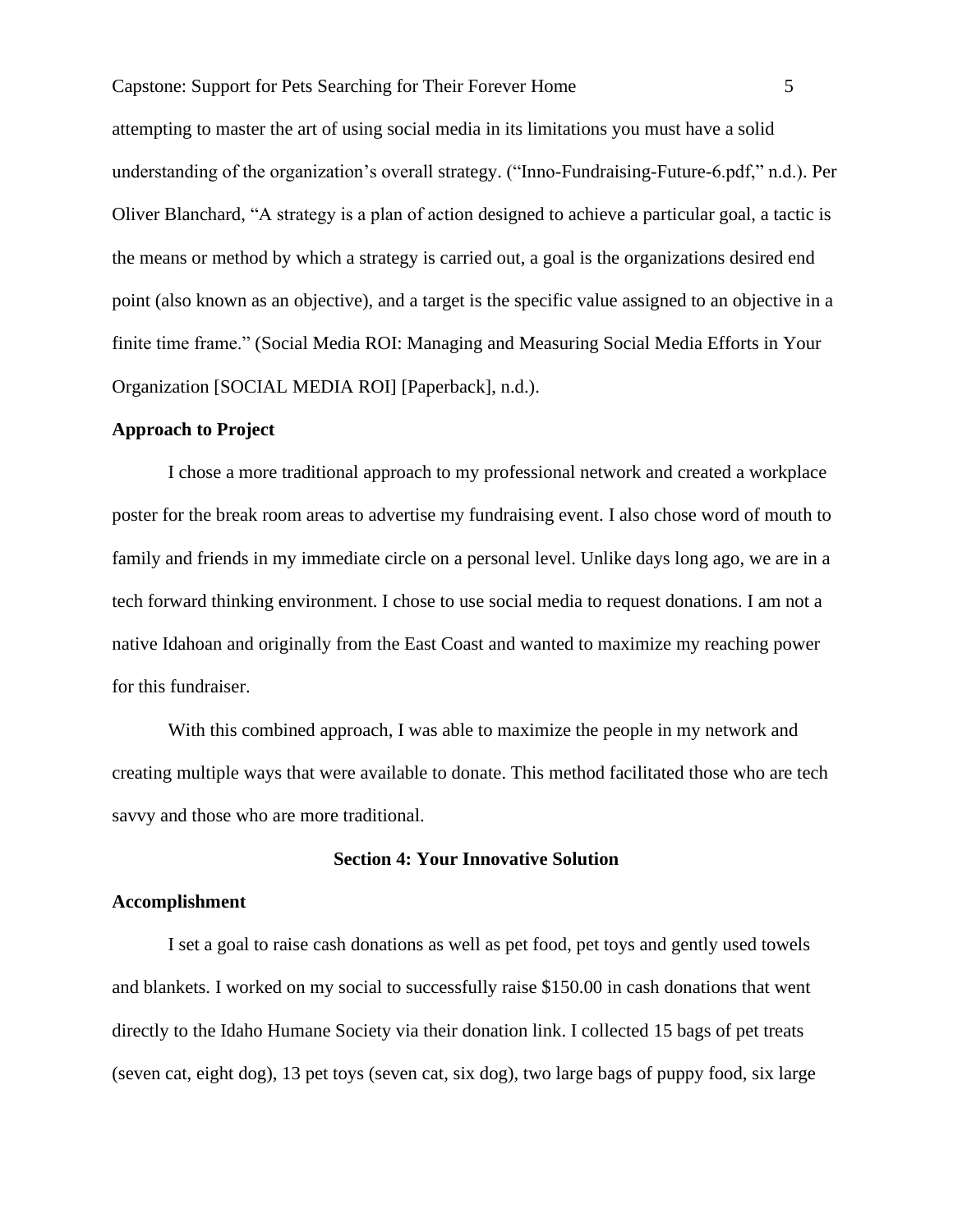bags of adult dog food, one bag of kitten food, two bags of adult cat food, and two bags of bunny/hamster food. I also gathered two blankets and 12 towels. I also realized that so many often donate to them without thinking about the human aspect and purchased two packages of cookies for the staff to say thanks for their dedication.

Here are a few pictures of what was gathered for donations.



#### **Innovative Problem Solving**

Throughout this process of fundraising, I thought through the innovative problem-solving techniques that we were taught and adjusted along the way to show continued forward movement to me goal. If I were to approach things again, I would do a couple of things slightly different. I would have started soon as to not feel so rushed to wrap up the fundraiser to gather and report my results. I also would have tried to align with a local business to see if I could have maximized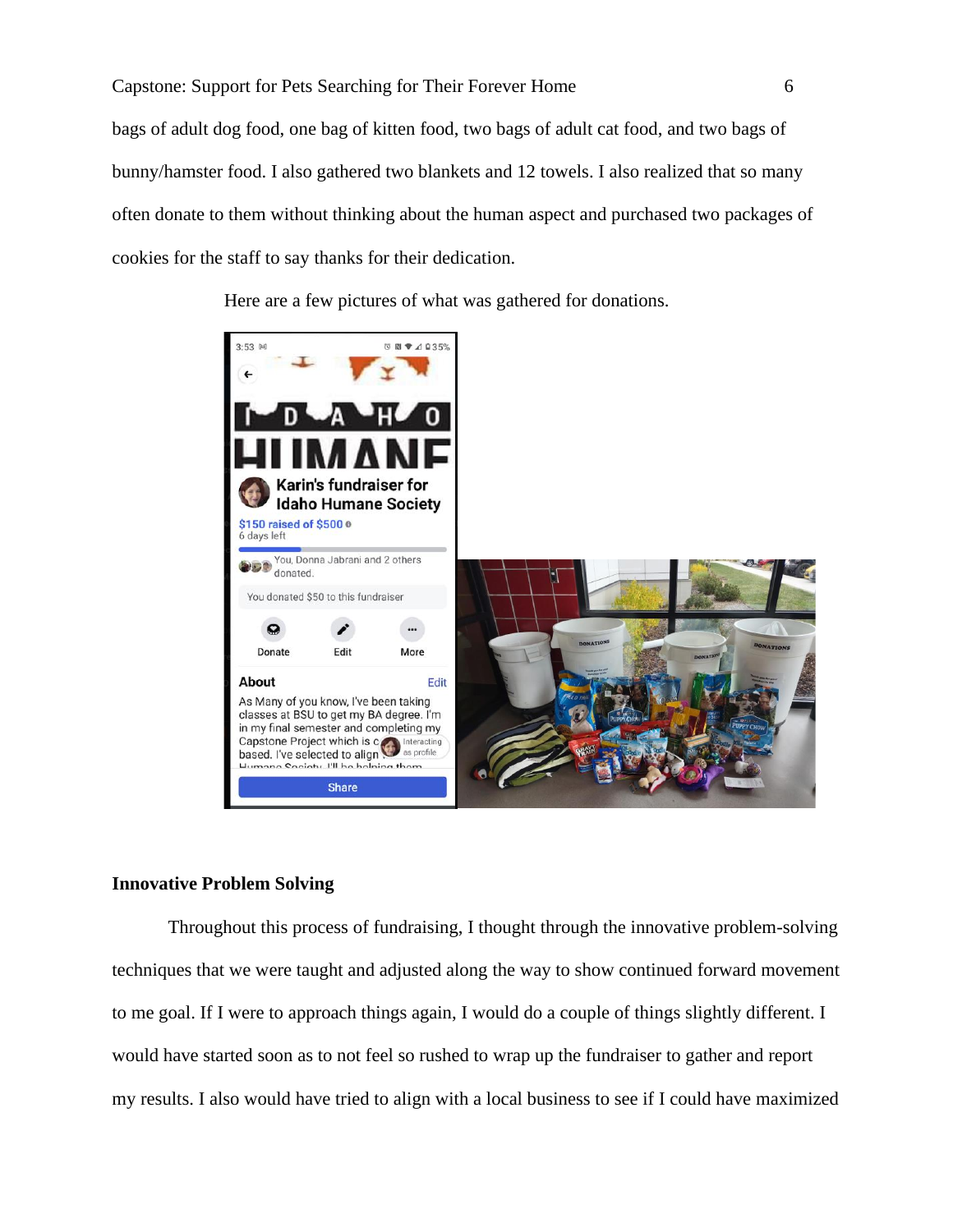the results. How you could have approached this problem/ project differently.

I don't know if my solution would be more innovative than others but seems logical given the goal of this fundraiser. I have a passion for helping other and especially animals as they depend significantly on humans for their care and compassion.

# **Section 5: Results**

# **Benefits to Stakeholders**

My accomplishments benefited my stakeholders of the Idaho Humane Society as well as the animals that will benefit from what was collected. I also feel that those secondary stakeholders, those that donated, benefited from my fundraiser because of the feel-good emotion that was obtained from knowing they helped me with my project but also a worthy cause in the community.

# **Impact on Stakeholders**

The impact on my stakeholders was both direct and direct. Both the workers and the animals will be directly impacted because it helps feel a need that exists in the community for donations that helps offset the budgetary restrictions they face when they have an increased number of animals, they are helping that may be above what was accounted for in their budget. It also helps raise awareness in the community that there are animals looking for a forever home. I am very proud to have aligned with the Idaho Humane Society for my capstone project and feel that my outcome was a success and has helped their mission. I knew this topic would be beneficial to me as well as the community. I received such joy and sense of accomplishment with selecting the Idaho Humane Society for my capstone. I am thinking that I will continue this even after this as a part of my annual birthday celebrations. Instead of gift or dinners, I will ask friends to contribute a donation to them instead.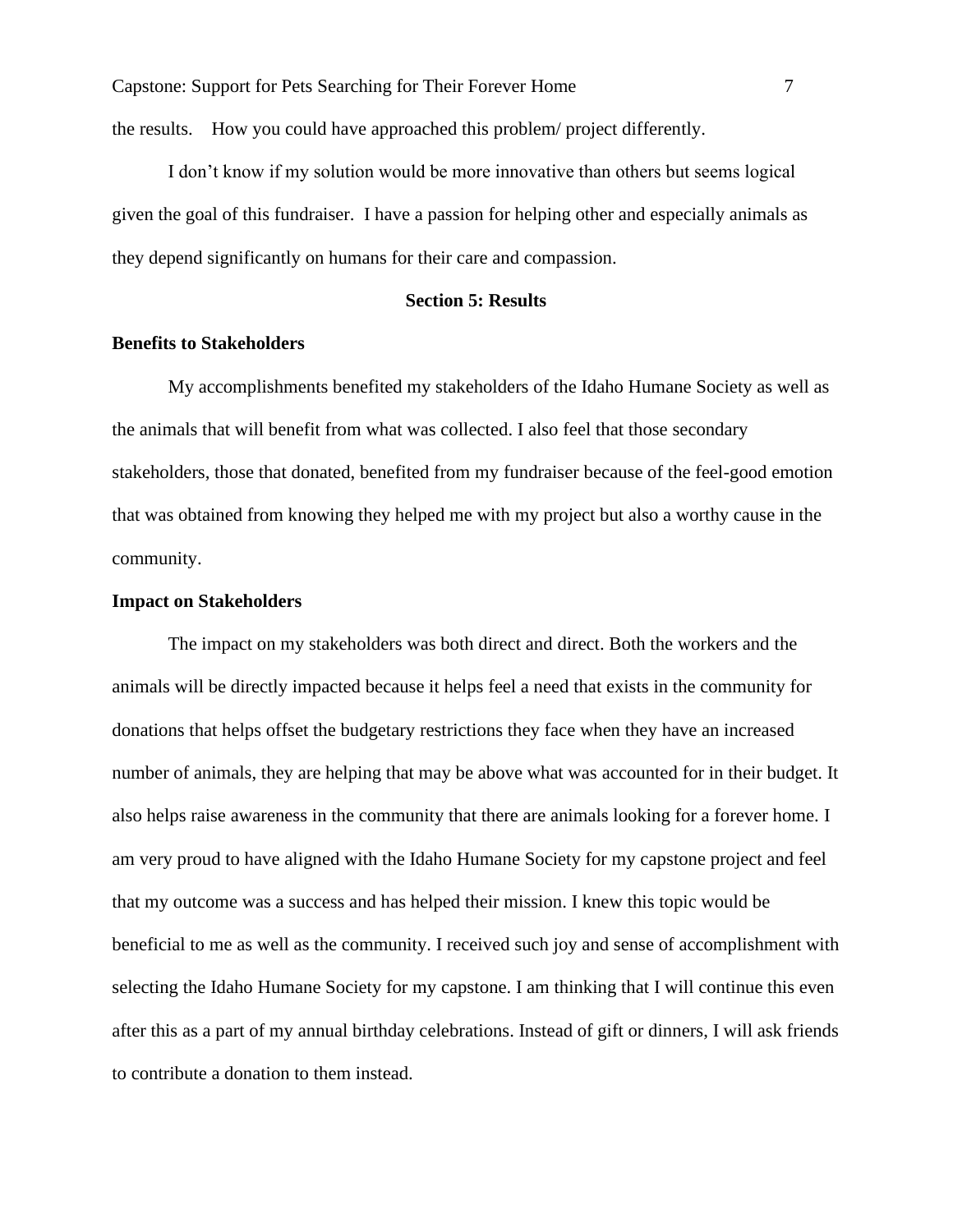# **Section 6: Different Approaches**

# **Outcome vs Expectations**

I have deliberated on what approaches I could have taken for a different result but don't think that the outcome would have varied much differently. I feel overall my expectations vs my outcome was close. I spoke with the workers that were at the Idaho Humane Society the day that I delivered the items, and they conveyed much appreciation and comments that they hardy have someone fill up their bins to that capacity in one visit. Their support and appreciation were reassuring of my success.

I decided to conduct a survey to provide feedback of how successful my fundraising abilities were as well as gauge future interest. By conducting this online survey after completing the fundraiser, it confirmed my thinking of this being a successful fundraiser. Below, you can see the overview of my survey and. In that survey, I ask five simple questions. Based on the answer to my survey from my peers, colleagues. Friends and family, I would say that my efforts were successful. Here are my results of that survey.



| <b>ANSWER CHOICES</b> | <b>RESPONSES</b> |    |
|-----------------------|------------------|----|
| Yes                   | 50.00%           | 5  |
| No                    | 50.00%           | 5  |
| <b>TOTAL</b>          |                  | 10 |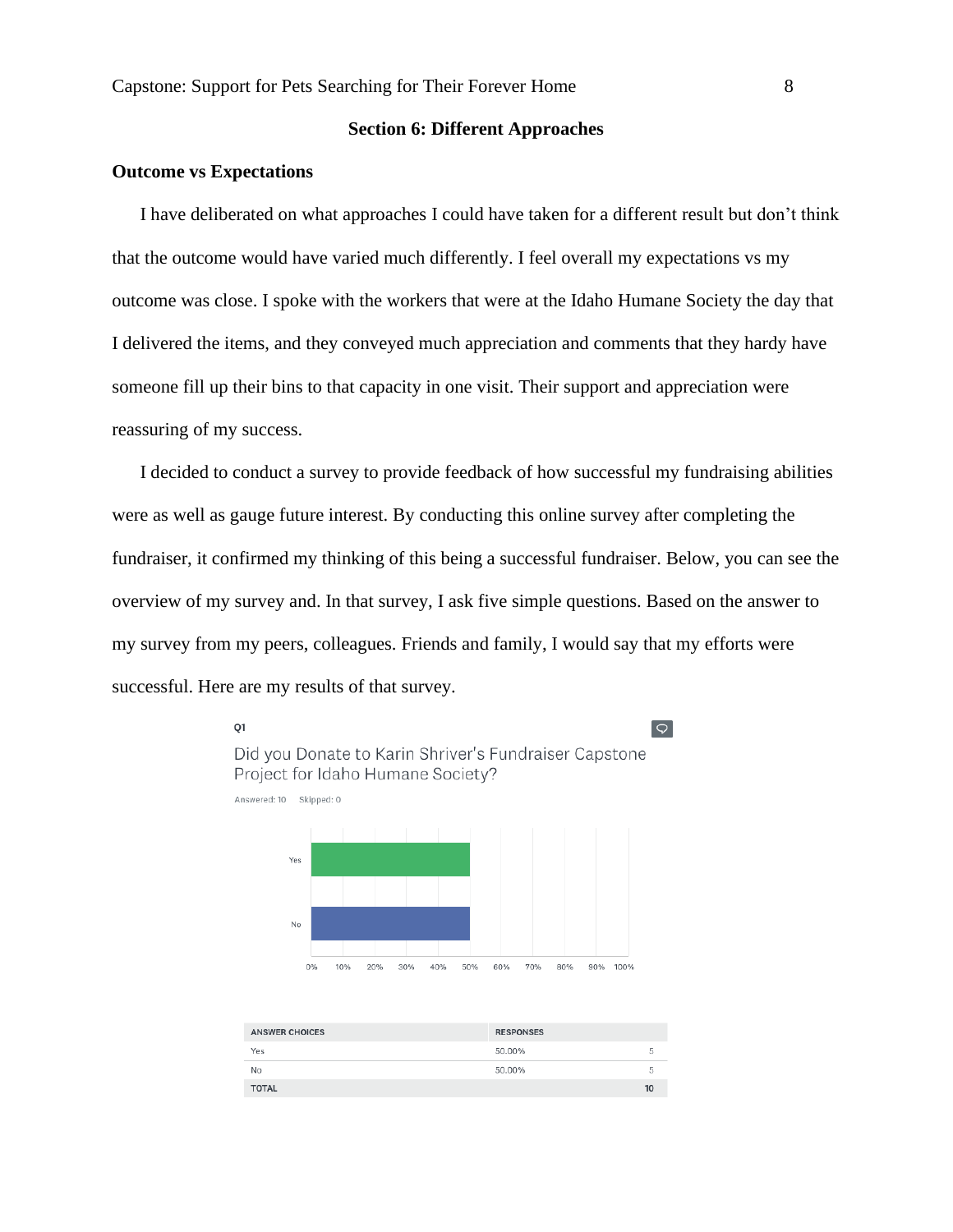$Q2$ 

 $\sqrt{2}$ 

Did you see the results of the Fundraiser for the Idaho Humane Society that Karin conducted?

Answered: 10 Skipped: 0



| <b>ANSWER CHOICES</b> | <b>RESPONSES</b> |    |
|-----------------------|------------------|----|
| Yes                   | 90.00%           | ч  |
| No                    | 10.00%           |    |
| <b>TOTAL</b>          |                  | 10 |

# Q3

 $\circ$ 

# Have you ever donated to your local Humane Society?

Answered: 10 Skipped: 0



| <b>ANSWER CHOICES</b> | <b>RESPONSES</b> |    |
|-----------------------|------------------|----|
| Yes                   | 90.00%           | 9  |
| No                    | 10.00%           |    |
| <b>TOTAL</b>          |                  | 10 |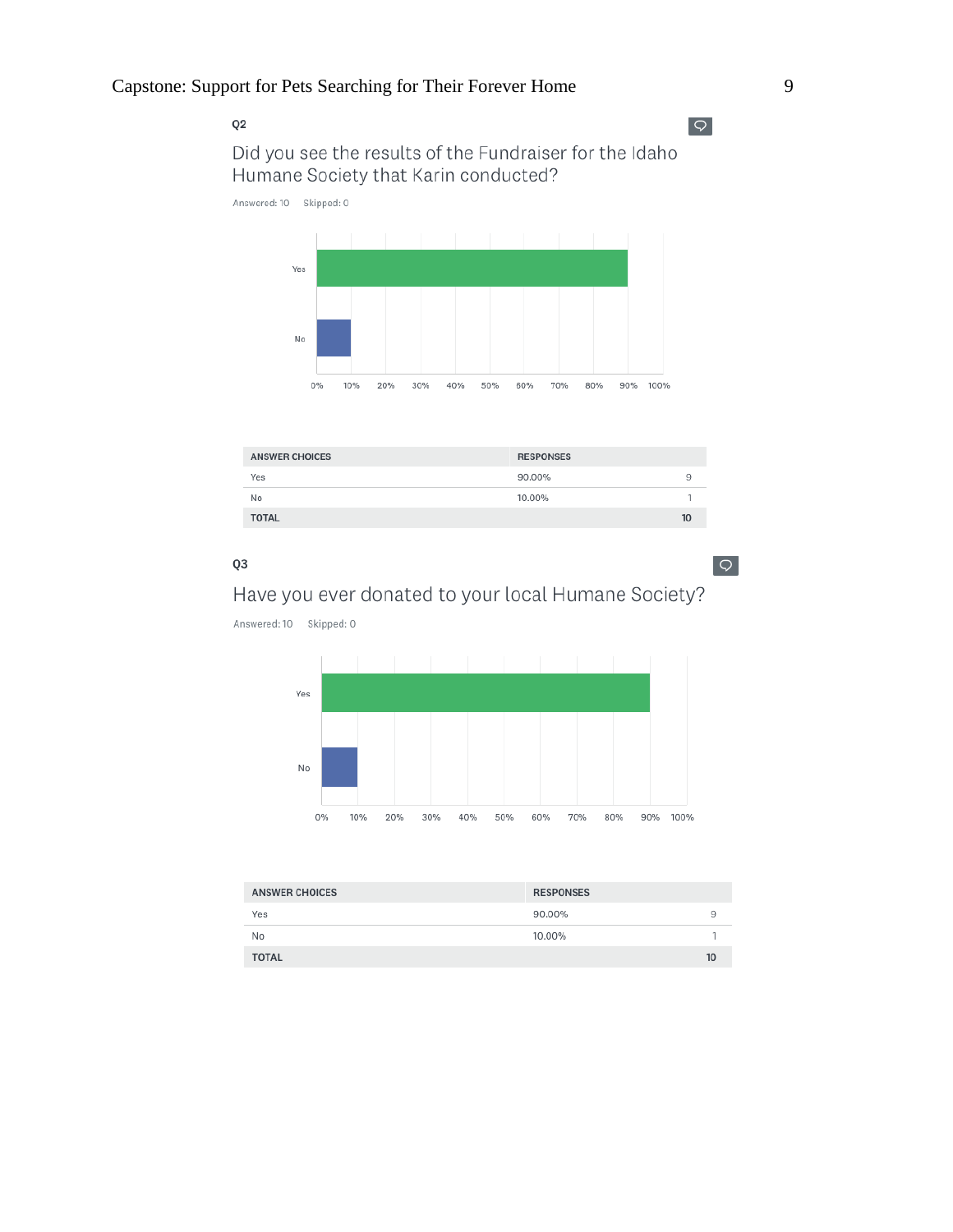Q4

 $Q$ 

 $\boxed{\bigcirc}$ 

Do you feel that the donations collected were successful in making a difference for the Idaho Humane Society?

Answered: 10 Skipped: 0



| <b>ANSWER CHOICES</b> | <b>RESPONSES</b> |                 |
|-----------------------|------------------|-----------------|
| Yes                   | 100.00%          | 10              |
| No                    | 0.00%            | U               |
| <b>TOTAL</b>          |                  | 10 <sup>°</sup> |

### Q<sub>5</sub>

Would you participate in a future fundraiser event that Karin organized?

Answered: 10 Skipped: 0



| <b>ANSWER CHOICES</b> | <b>RESPONSES</b> |    |
|-----------------------|------------------|----|
| Yes                   | 100.00%          | 10 |
| No                    | $0.00\%$         | 0  |
| <b>TOTAL</b>          |                  | 10 |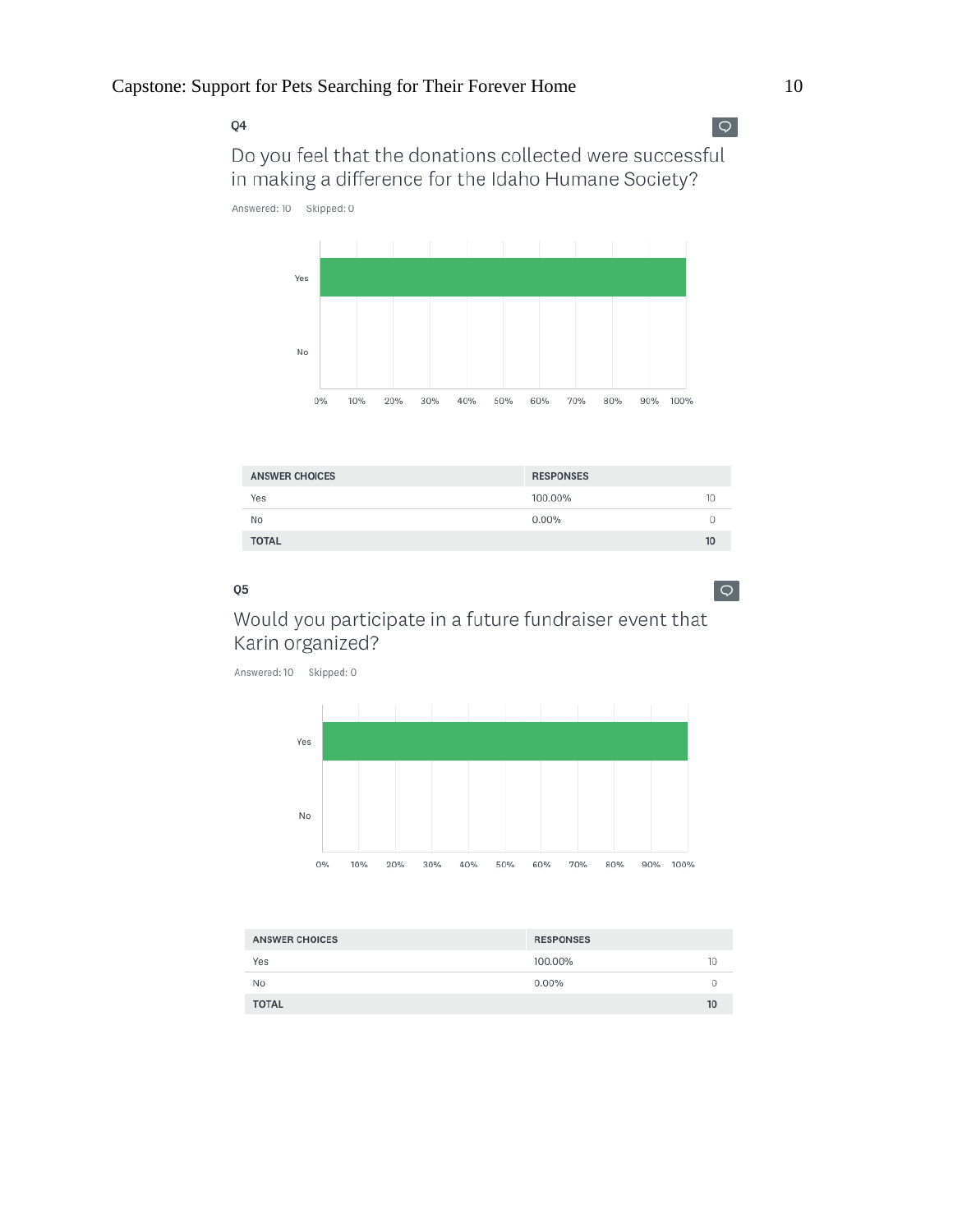# **Section 7: Conclusion**

In conclusion, I would review my alignment with the Idaho Humane Society to complete my Capstone project a success. Given this task, again I would align with this partner again. I have enjoyed raising awareness with an innovative approach, collecting donations with creative thinking and emotional intelligence, and presenting the results to the facility. It was a worthy cause and a problem worth solving with my innovative solution to problem solve. I learned critical thinking skills and the ability to project manage on this project in ways that were taught throughout the MDS coursework, so all parties benefited.